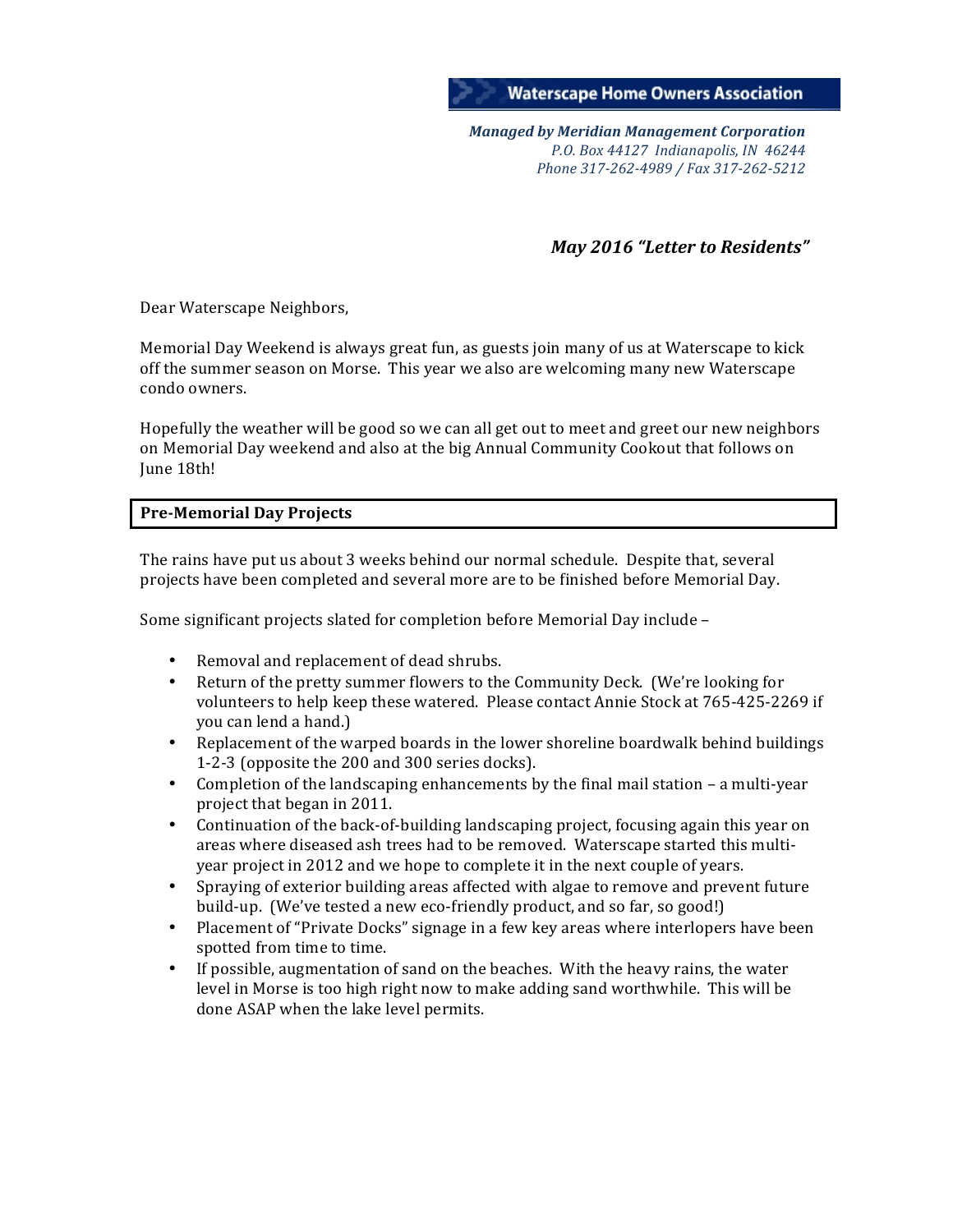Among the spring projects already completed are  $-$ 

- The fountains are back in the ponds and blue colorant will be added this week.
- The "No Boats" buoys are in place to identify and protect the swimming area by Newport Beach.
- The Dock Committee has checked all the electrical service and re-bulbed the dock lights, so we're good to go.
- Dryer vents have been cleaned in buildings 1 through 7. The every-other-year rotation means those in building  $8$  through 14 will be cleaned next year.
- The shoreline and perimeters of the ponds have been sprayed with eco-friendly "Flight Control" geese deterrent. Remember that Waterscape policy strictly prohibits any feeding of geese or other waterfowl anywhere on the property or along our shoreline.

# **Memorial Day Weekend Parking**

Parking places are at a premium on big holiday weekends, and we must take care not to block any fire lanes. Please avoid parking in any of the areas marked with yellow.

Owners need to use their driveways and garages for parking their own cars to free up parking places for guests. And remember that additional parking is available in the overflow parking area at the south end of Waterscape Way.

Or how about this idea -- consider picking up your guests and bringing them to your Waterscape condo to party. They should appreciate not having to try to find a place to park.

As a courtesy, please avoid parking any trailers or boats on the property over Memorial **Day weekend.** With every parking space worth gold on the big weekends, your neighbors will not appreciate it if your trailer takes up 2 or 3 spaces.

# **Community Cookout Saturday June 18th**

This is always our biggest seasonal event. Plan to gather with your neighbors, and feel free to include your weekend guests and extended family members.

## **Waterscape Cookout By Newport Beach** Saturday, June 18th / 5 to 8-ish PM

Waterscape's "master chefs" will man the grills to cook hot dogs and burgers. The HOA also will provide all the "fixin's" plus chips and bottled water. Please pitch in a side dish, salad or dessert. Drinks other than bottled water are BYO. And please bring your chairs or a blanket to spread out on the beach for the picnic party.

#### **RSVP**

#### **Via e-mail to waterscapenews@aol.com -** or - by phone to 765-425-2269 (Annie Stock) **Please let us know how many people you think will be attending** and what you plan to pitch in.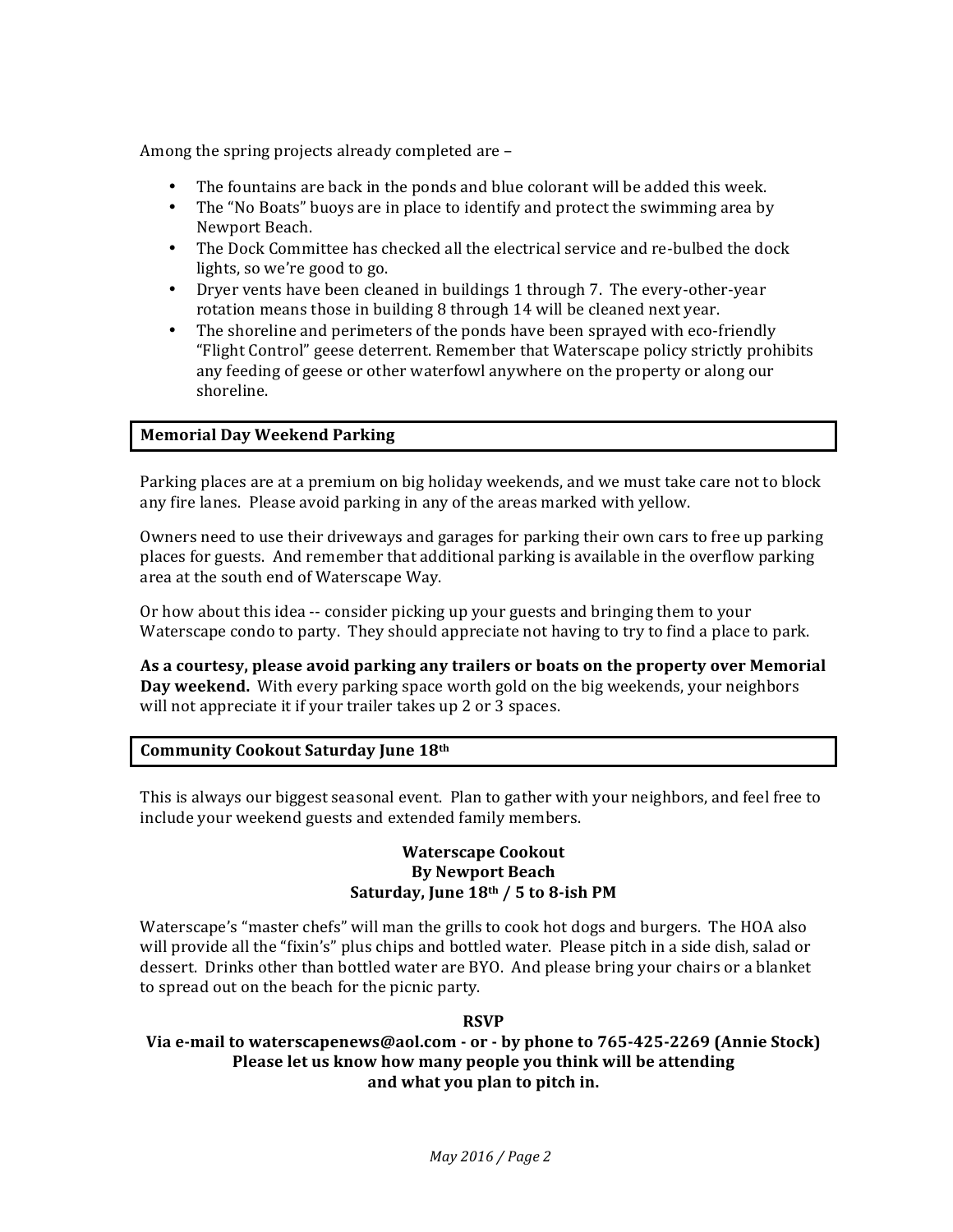# **Upcoming Summer Events**

Watch your e-mail for info on more events planned for this summer, including -

- The annual ice cream social on July  $4<sup>th</sup>$  weekend
- A new-and-improved "Water-Escape" event out on Morse later in the summer

While official TGIF gatherings are not scheduled weekly this summer, please remember that the Community Deck is always available to everyone for gathering with neighbors or entertaining your guests. You can access this nice waterside deck by using the sidewalk between 20808 and 20812 Waterscape Way.

## **Summer Season Reminders**

## **Below are a few reminders related to summer activities.** As always, the best up-to-date resource for Waterscape information is our website: **www.waterscapehoa.com**

From the website you can download many helpful guidelines as well as the request forms for seeking the required advance Board approval for individual additions or modifications in the common areas of the exterior grounds, buildings and docks.

Whether you want to add a deck, install a satellite TV dish, or plant a few flowers by your front door -you'll find on our community website the information you need to know and the steps you need to take in advance. You'll also find copies of our community's policies, practices and procedures on the Waterscape website.

Please take a few minutes to browse the various pages of our website so you'll be familiar with the many resources available there, as well as details about these summer reminders:

**Property Clean-Up** | Of course, we all need to pick up and clean up to keep our neighborhood looking nice. In addition, during the summer months, we have a crew that helps tidy up the property every Thursday to get ready for our big weekends. The Thursday clean-ups began this week. 

**Trash Containers** Over the winter, a few of us have become a little sloppy in stowing trash containers promptly after trash pick-ups on Fridays. We need to shape up because we certainly don't need to be dodging stray trash containers on the busy summer weekends.

As a reminder, Waterscape's By-Laws require that containers be stowed inside garages. They may be placed out for pick-up as early as Thursdays after 4 PM, and they need to be returned to garages by 8 AM on Saturday mornings. Please, please ... don't forget to do this!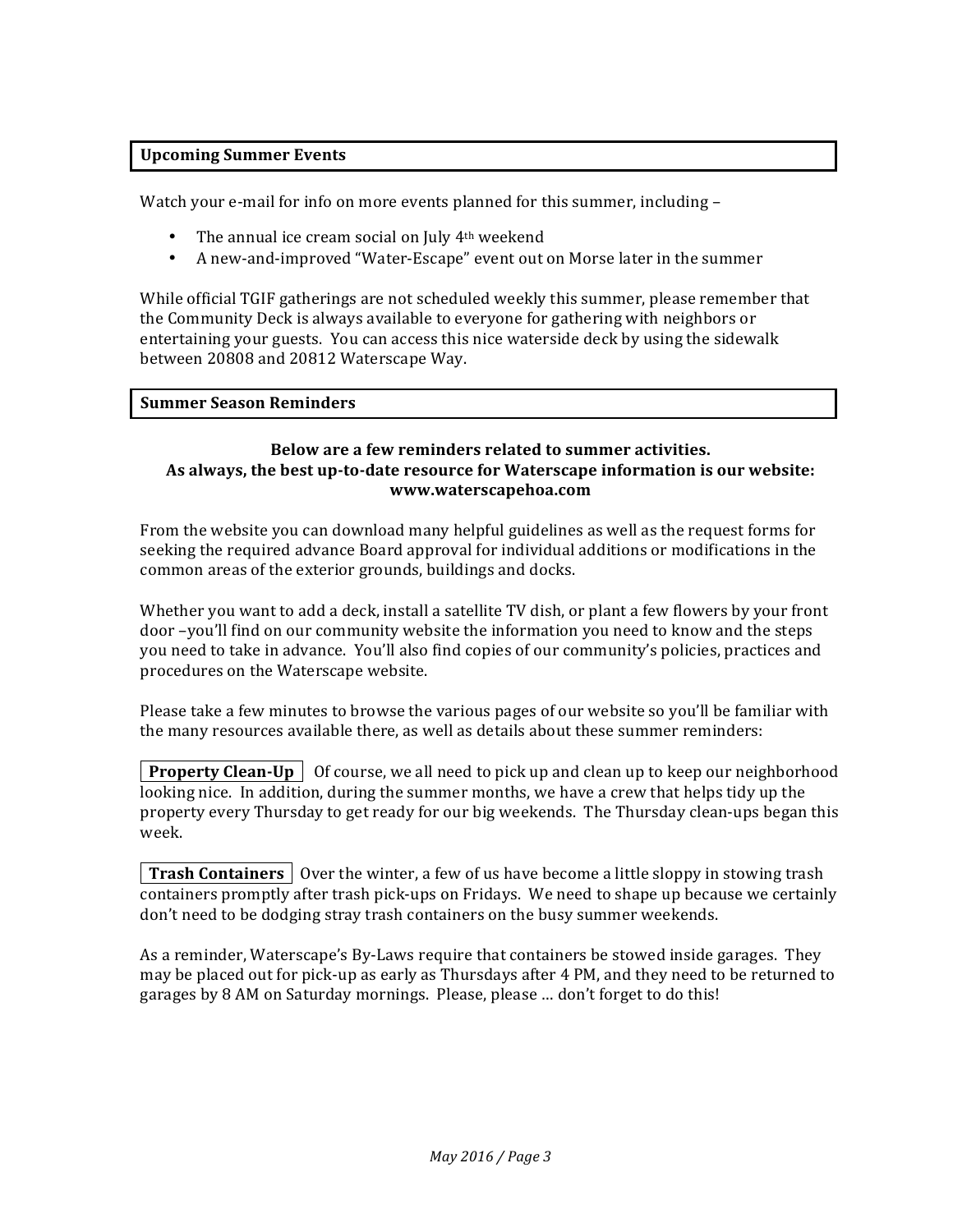**Boat & Trailer Parking** | When making plans for launching or removing watercraft, please remember that trailers (with or without boats on them) are permitted to park at Waterscape for a **maximum of 72 hours**. The 72-hour limit applies to parking anywhere on the property, including driveways. After 72 hours, they are subject to towing.

Please arrange your schedules to fit within the 72-hour window. And make sure trailers are not parked in fire lanes or anywhere else where they might interfere with driveways and normal traffic. Beware – the big garbage trucks come through every Friday and they need a very wide berth.

**Watercraft Mooring** Remember, only watercraft owned by / registered to Waterscape residents may be moored in the Marina. Be sure you've placed on file with Meridian a copy of your registration so there won't be any question about your watercraft being authorized to moor in Waterscape's private marina.

**Docks Safety** Signs at all entrances to the dock system remind us of important safety considerations, including no swimming off the docks or running on them. Also, take a moment to note the locations of life rings that hang by most dock entries in case of an emergency.

**Dock Modifications**  $\vert$  Please make special note of the updated and expanded "Dock" Modifications / Installation Approval Guidelines" available for downloading from the website's "Marina" page. Dock companies who frequently work at Waterscape participated in preparing the installation details and drawings to help guide your planning. If you wish to submit a request for the required advance approval, you'll find the form for doing that on the same page of the website.

**Pets** | Waterscape is pet-friendly ... but pet owners need to take responsibility for keeping it that way. You'll find the complete "Pet Policies and Rules" on the website's "Guidelines/Policies" page, but here are the topmost reminders -

- Pets must be on a leash whenever they are outside of your condo interior. Any time. Everywhere.
- Pick up waste immediately and dispose of it in your own trash.
- Guide dogs away from the perimeter of condos owned by others to relieve themselves.
- Never tether animals outside alone.

**Grills** Residents need to be aware of the Indiana Fire Code sections enforced by the Noblesville Fire Inspector. The Inspector's complete letter is included in the "Grills and Other Open Flame Activities" document available for downloading from the website's "Guidelines/Policies" page. Please make special note of Fire Code's requirement that charcoal burners, LP (propane) burners or other open-flame cooking devices shall not be operated on balconies or anywhere else within 10 feet of combustible construction.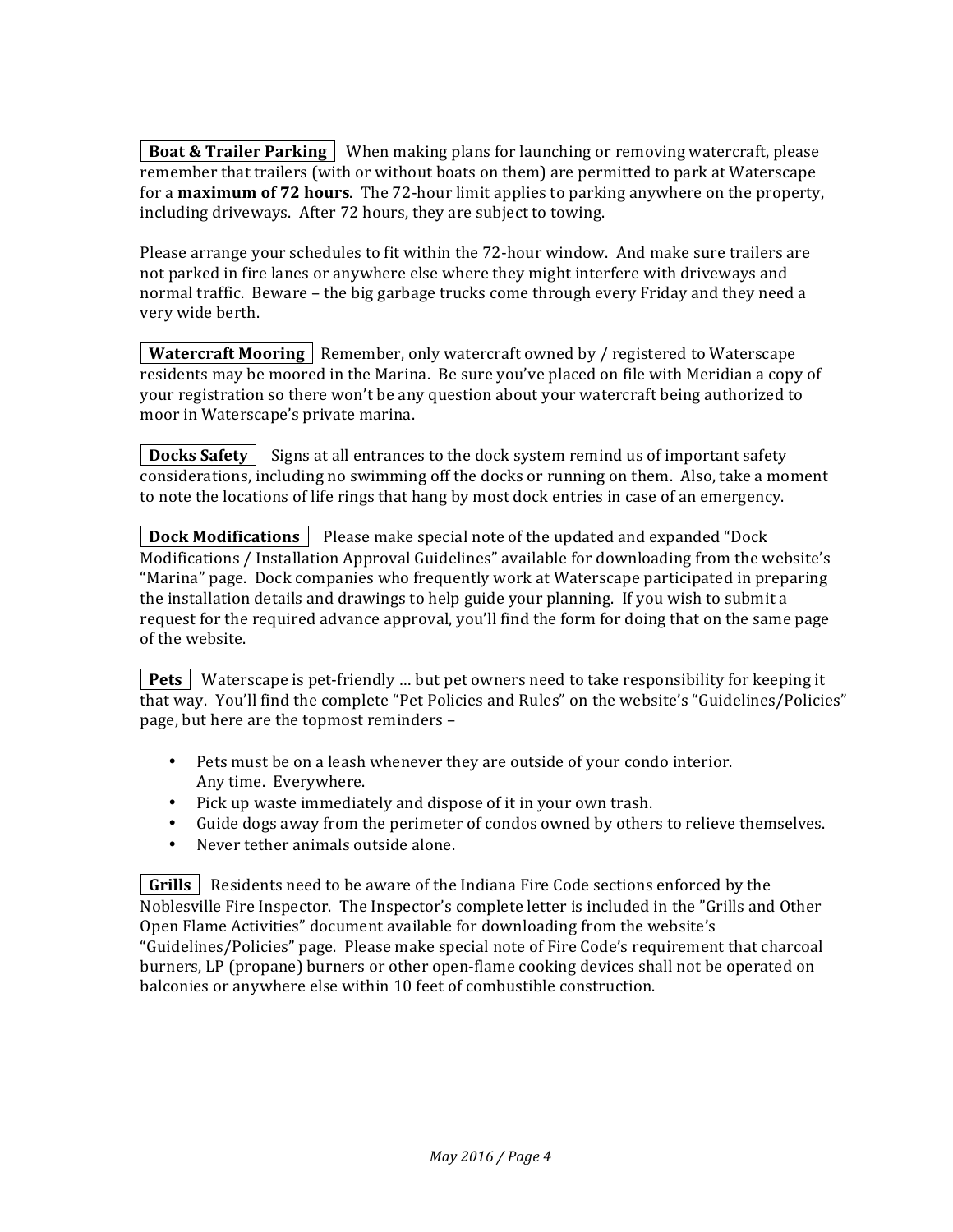**Personal Plantings** In order to preserve the integrity of our landscaping design, Waterscape's By-Laws require advance Board approval for planting or modifying any landscaping or placing containers or decorative items anywhere in the common areas. You'll find helpful guidelines if you download from the website's "Guidelines/Policies" page the document titled "Grounds Responsibilities, Maintenance, Improvements and Replacements". Sections H and I of that document will point you in the right direction if you wish to submit a request, and the form for that request can be downloaded from the same page of our website.

**Freebies** Stop by 20761 Waterscape Way to pick up these items provided free of charge to owners by the HOA. Or contact Angie Gordon at 317-663-4692 or aganda@aol.com.

**Paint & Primer:** You may have a "ding" you'd like to touch up yourself without waiting for the contractor's warranty work. The ONLY paint and primer to be used for touch-ups of the white trim or the outside of the front doors is that available from the HOA free of charge.

**Low Energy Light Bulbs:** Pick up free, low-cost bulbs to use in your exterior lights. All residents are urged to leave exterior lights on at night.

**Exterior Light Fixture Replacement Glass:** We've salvaged some glass panes from fixtures that no longer worked. Glass panes are available for the fixtures located by condo front entries and garages. Sorry, we have none for those on balconies and patios. Nor have we been able to find any replacement screws to salvage yet.

#### **Have a fun - and safe - season on the lake!**

Best regards, Angie Gordon Waterscape Communications Chairman

PS: A list of addresses and corresponding building numbers is included with this letter. Please hang on to this list. We often refer to projects by building number for clarity. This list will let you do the translation.